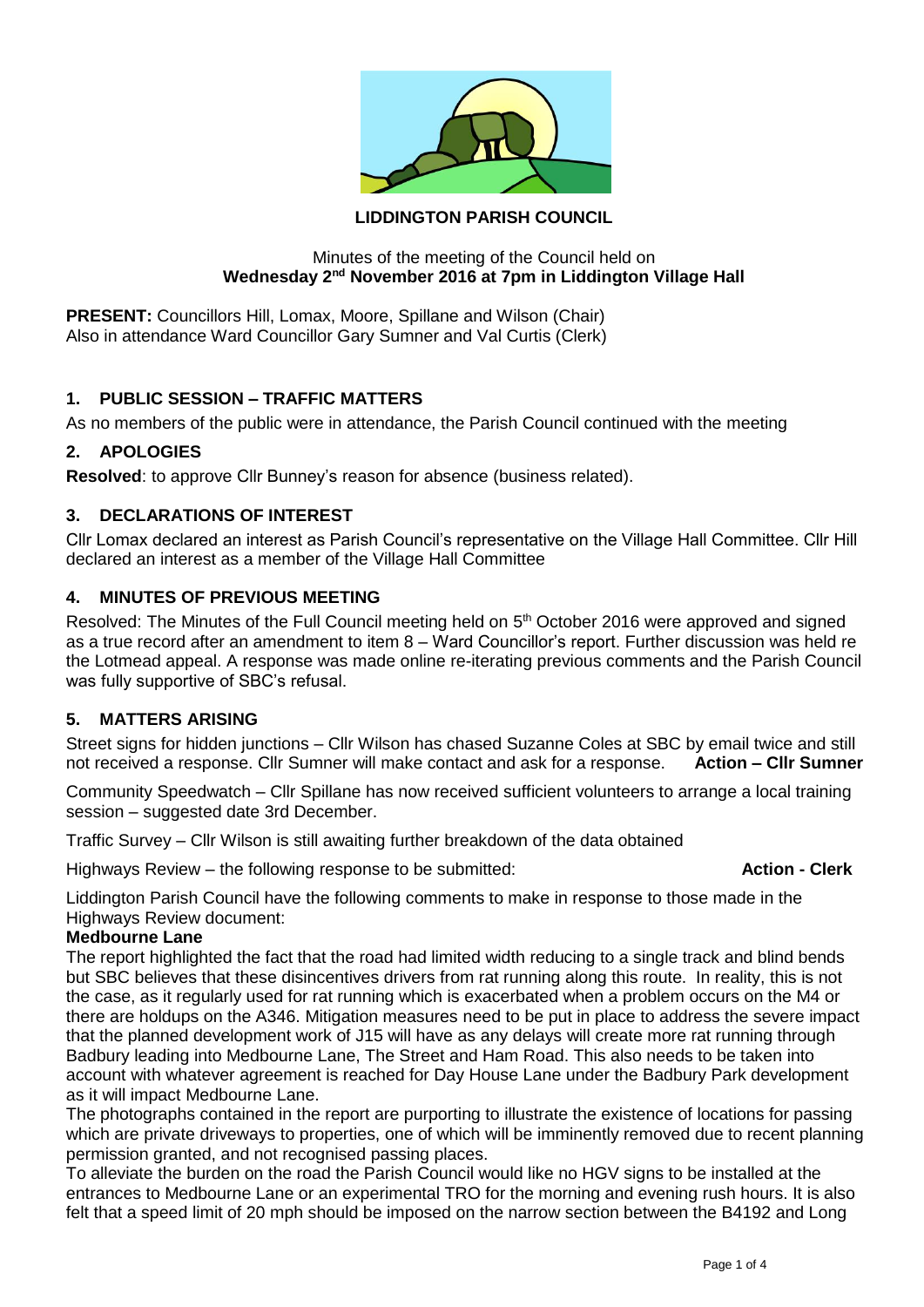Close property. A coloured section of the road to give the illusion of a footpath/cycle path and/or road markings to make the road feel narrower would also be of benefit to reduce speed.

# **The Street**

This is very narrow and cars are constantly parked obstructing the footpath creating a danger when pedestrians have to walk in the road around the cars. It is also used as overflow parking when events are held at the Church or Village Hall. The Parish Council would like to address the situation and would welcome any suggestions for possible solutions.

#### **Bell Lane**

To help reduce the speed of traffic using The Street leading into Bell Lane as a through route or rat run, road markings to give the illusion that the road is narrower could have the desired effect. A coloured section of roadway to 'suggest' a footpath and therefore narrowing the road could also be beneficial. **B4192** 

As the designated alternative route to the M4 excess speed and enforcement is an issue and is currently being investigated by Suzanne Coles. The Parish Council have requested traffic calming measures and to assess the current situation, a traffic survey was carried out in September. Some results have been received but a further breakdown of the data was requested and is outstanding.

Road signs to highlight the blind entrances to Church Road, Medbourne Lane and Hillside Cottages have been requested as these junctions are particularly hazardous when entering Purley Road.

The road needs to be made to feel narrower by the use of markings at the top, coming downhill and at the bottom by the houses.

#### **B4192 to Foxhill, Wanborough**.

This is a section of 'The Ridgeway' long distance path and National Trail which needs a designated footpath for cyclists and walkers as this is a busy, hazardous road.

Allotment Provision – the Clerk informed the Council that contact had been made with the Diocese of Bristol. As the allotments are on Diocesan glebe land, they need to seek advice from the Diocesan Land Agent which will then need to be considered by the Board. Full reasoning for the request from the Parish Council had been requested. **Action - Clerk**

#### **6. PUBLIC SESSION**

As no members of the public were in attendance, the Parish Council continued with the meeting

### **7. CLERK'S REPORT**

Play Equipment

#### **Defective part** Replacement part delivered

#### **Annual Playground Inspection**

Annual inspection booked to be carried out during November, actual date not confirmed

### **8. PLANNING MATTERS**

**(a) Application:** S/16/1623 (4 th November 2016)

**Location:** Phase 2 Green Infrastructure, Badbury Park Commonhead Swindon **Proposal:** Reserved matters from previous permission S/10/0842 for phase 2 green infrastructure & highways drainage

**Resolved:** that the following comment be submitted:

The SUDS and any open spaces should remain under the control of the Management company and future maintenance provision needs to part of the permission

**Application:** S/16/1629 (4 th November 2016)

**Location:** Parcel R6, Badbury Park, Commonhead

**Proposal:** Erection of 181no. dwellings and associated landscaping and infrastructure – Reserved matters from previous permission S/10/0842

**Resolved**: that the following comment be submitted:

Under existing proposals when the development crosses Dayhouse Lane this will lead to additional traffic spilling onto the local network. The Parish Council therefore requests that traffic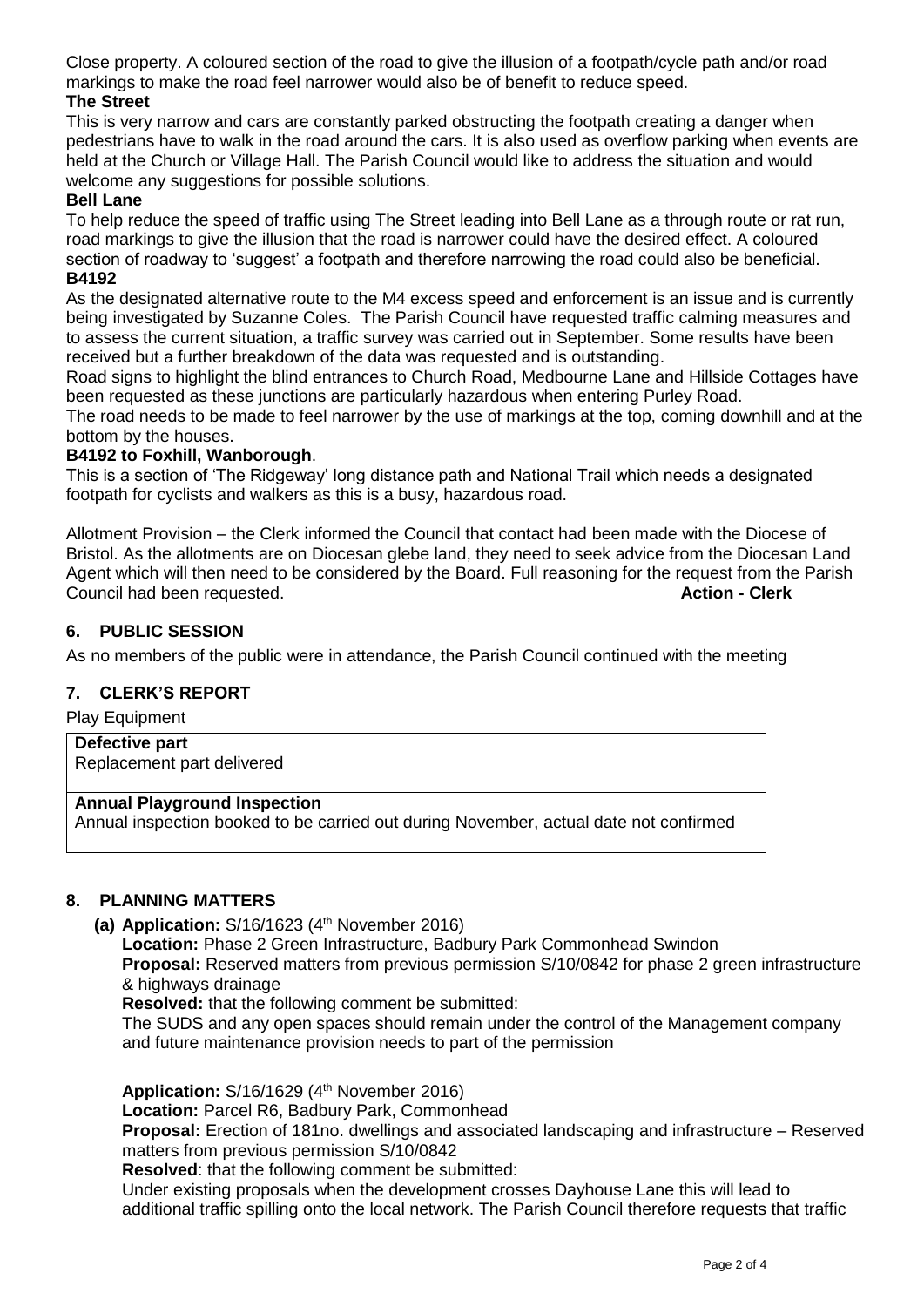calming measures are introduced in Day House Lane and Medbourne Lane. We would suggest that Section 106 contributions be used to pay for the installation of such measures

**(a)** It was noted that the following applications had been granted permission:

S/16/1423 – 10 The Street – erection of a single storey side extension S/LBC/16/1424 – 10 The Street – erection of a single storey side extension S/16/1097 – 6 The Street – demolition of existing dwelling and erection of 2no. detached dwellings and associated works S/16/1596 – 35 Purley Road – erection of two storey side and single/two storey rear extensions

### **9. WARD COUNCILLOR REPORT**

Cllr Sumner suggested that any agreement between the Council and SBC with regards to Transfer of Services should identify areas of exclusion, such as cleaning grips, ditches, trees, highway verges up to one metre, gulley cleaning and highway cleaning. SBC would remain responsible for trees but it has a five-year plan already in place therefore any additional requests need to be considered.

The Redlands planning application is to be heard at the December planning meeting.

Wanborough Parish Council's Neighbourhood Plan has been put on temporary hold as SBC does not have a 5 year housing land supply in place resulting in little or no notice being given to neighbourhood plans.

Free school providers have been approved for the primary and secondary schools in the NEV and the primary school in Badbury Park.

Cllr Sumner left the meeting

#### **10. VILLAGE MATTERS**

- **(a) To agree tasks for the Lengthsman to undertake this month** It was noted that the playing field work had been completed. Other tasks already identified will be undertaken in due course. No additional items were identified.
- **(b) To provide an update with regards to services transfer from the Borough Council** some amendments need to be made to the agreement before submitting to SBC for signing
- **(c) To consider a response to SBC re residents' concerns over road traffic safety issues** this has been covered under matters arising
- **(d) To consider whether a village neighbourhood plan should be prioritised**  temporarily put on hold
- **(e) To provide an update on Library Strategy Consultation, particularly the Mobile Library service and alternatives** -The mobile library will be removed with effect from July 2017. Alternatives currently being suggested are a click and collect service or a micro library in a suitable location. To be considered at a future meeting
- **(f) To decide on the distribution of remaining Queens Birthday Celebration mugs**  The mugs will be sold at the Church event on 12<sup>th</sup> November and the Village Hall event in early December

### **11. FINANCE**

It was resolved to approve payment of the following:

- **(a) Invoices**
	- Kompan invoice no SI220821 £261.60

To ratify payment made between meetings

• Liddington Village Hall – invoice no 016/8017 - £31.50

**(b) Application for and approval of dispensation** 

Councillors Hill, Lomax, Moore, Spillane and Wilson completed the application forms which were duly signed by the Clerk granting the dispensation. Cllr Bunney will need to complete the application at the next meeting.

# **12. COUNCILLORS' REPORTS**

Superfast Broadband – Cllr Wilson informed the Council that there was no progress in the signing of the agreement between UKB and Thames Water.